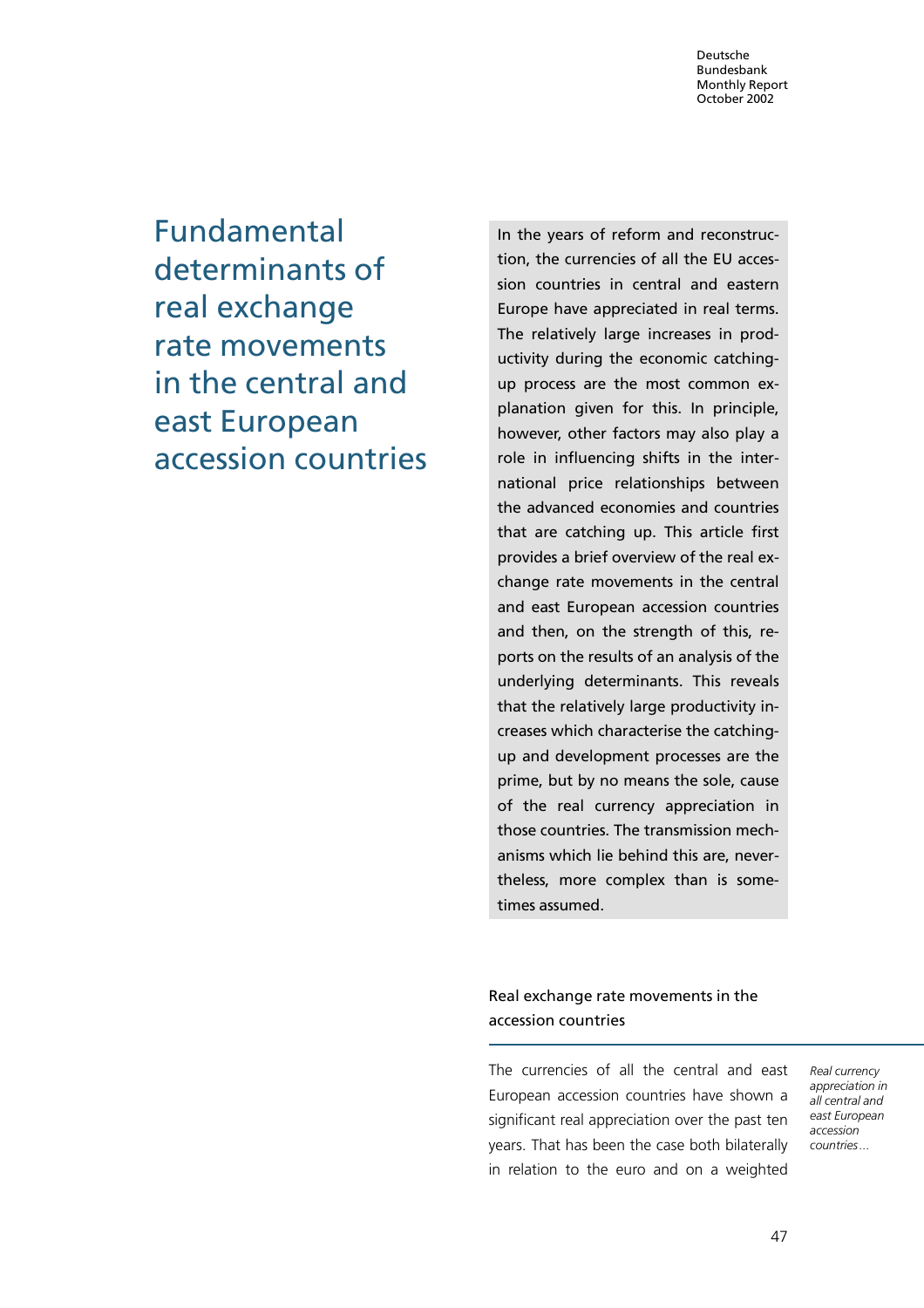

average against the currencies of the major trading partners of the central and east European transition countries. (Among those trading partners, the west European industrial economies have become increasingly important during the transformation process). Even so, the extent of the real currency appreciation has varied considerably from one candidate country to another. Slovenia, the Slovak Republic and Hungary, for example, have recorded a real currency appreciation against the euro-area countries in the order of 30% to 50% in the past decade. During the same period, however, the real external value of the currencies of the Czech Republic, Romania and Poland have risen by around 80% and the real external value of Bulgaria's currency has gone up by nearly 180%. The rates of appreciation of the currencies of the Baltic states have been much higher still (500% to more than 600%).

In the majority of countries mentioned, the real currency appreciation was especially sharp in the early phase of transformation. As the catching-up process and macroeconomic stabilisation advanced, however, real upward pressure eased over time. The average real rates of appreciation since early 1996, for example, have been no more than around onequarter of the mean figure for the three preceding years.

The outlined development in the accession countries' real exchange rates, however, is not due to a matching (nominal) higher valuation of their national currencies. On an average of the past ten years, most of the currencies under consideration in this article have ...despite nominal depreciation in many countries...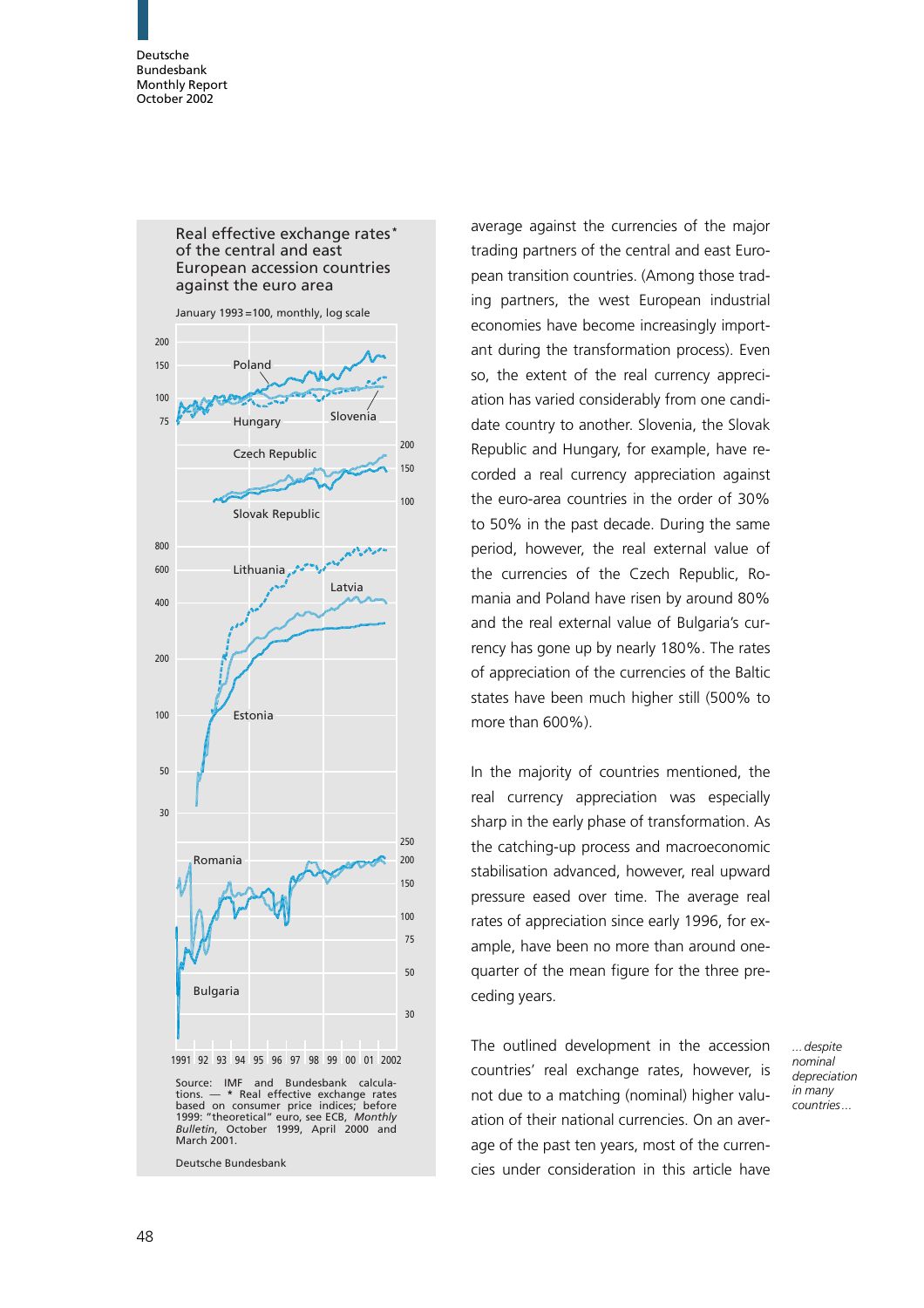actually depreciated in nominal terms against the euro or its west European legacy currencies. Real currency appreciation has essentially been due to high rates of inflation, which also applies in the case of countries whose currencies have appreciated in nominal terms against the euro.

... as a result of high inflation

Especially in the early period of changeover from a centrally planned economy to a market system and the associated liberalisation of the price formation process, the transition economies had to contend with an intermittent acceleration in inflation. This was caused by pent-up demand for western industrial countries' goods combined with large "monetary overhangs" from the period of the planned economy and by the inevitable adjustments in price structures to conditions on the world markets. Especially in the first few years of transition, two or even three-figure inflation rates were recorded in all of these countries. In some cases, these were one-off surges in inflation due mainly to unavoidable adjustments in the price structure, which pushed up the cost of living, in particular. As the reform process was not supported by strict stability policy measures, however, none of the countries affected managed to bring inflation sufficiently under control in subsequent years when the structural price adjustments had largely been completed. In several cases, the rates of price increase remained far higher than in the economies of western Europe. Seen in that light, the resultant real currency appreciation is also a reflection of the exceptional stabilisation task facing the countries under consideration.

Real exchange rate: definition and significance

The real exchange rate (R) of a country's currency against the euro is defined here as

 $R = E (P_{\text{eu}} / P_{\text{i}})$ 

where P<sub>eu</sub> denotes the general price level in the euro area,  $P_i$  the general price level in the country concerned and E the bilateral nominal euro exchange rate of the currency of the country concerned expressed in units of the national currency per euro. The inverse of this bilateral real exchange rate is described as the real external value (Q) of the country's currency against the euro area

 $Q = 1 / R = (1 / E) (P_i / P_{eu})$ 

An increase in Q is tantamount to a real appreciation against the euro area. This can happen if the currency concerned appreciates in nominal terms against the euro (ie E falls and 1/E rises) and/or if inflation in that country exceeds inflation in the euro area.

While the nominal exchange rate and a corresponding nominal external value reflect the relative price of two currencies, the real effective exchange rate and the real external value represent the relative price between the baskets of goods in the two currency areas. A real currency appreciation in country i against the euro area may therefore also be regarded as a relative increase in prices in that country over prices in the euro area when expressed in the same currency. Such a change in the relative prices therefore worsens the price competitiveness of country i and thus also the sales prospects for its import substitution and export goods industries. <sup>1</sup>

1 See also Deutsche Bundesbank, Real exchange rates as an indicator of international competitiveness, Monthly Report, May 1994, p 45-57.

Deutsche Bundesbank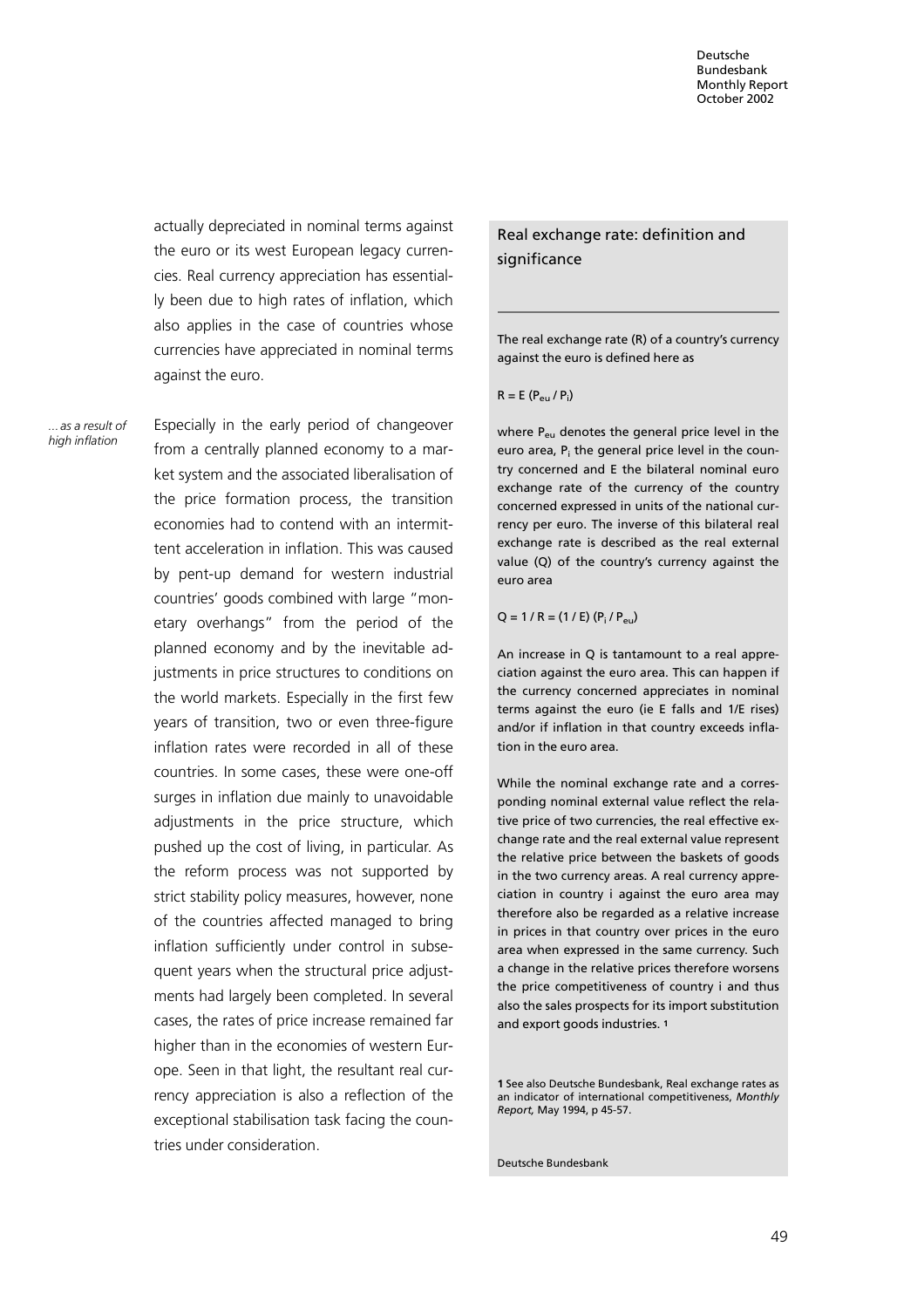

Inflation in the central and east European accession countries

After achieving initial success in combating inflation, several countries suffered acute setbacks. This was the case, albeit to quite a varying extent, in Bulgaria, the Czech Republic, Hungary, Romania and the Slovak Republic, for example. A lack of resolve in implementing stability policy measures played a part in this as did delays in privatising large state-owned industries and long-deferred price liberalisation, especially in the consumer services sectors. In some cases, inflation ran almost entirely out of control, with the result that soaring inflation rates led to a sharp depreciation in the exchange rates of the currencies concerned. This, in turn, strengthened domestic inflation – a vicious circle that, in Bulgaria, for example, could only by broken by monetary reforms and the strict monetary discipline of a currency board.

Currency boards have been used successfully to stabilise prices in other, smaller central and east European economies, too. The bestknown example of this is Estonia, which in 1992 was the first of this group of countries to embark on the reform process with a pegging of its currency to the Deutsche Mark. In 1994, Lithuania, following a period of indecisive and, ultimately, unsuccessful experimentation, also switched to a similarly strict exchange rate pegging to the US dollar. Lithuania likewise made striking stability progress in the ensuing period.

However, these examples should not be taken to imply that the introduction of currency boards is in itself a guarantee of antiinflation policy success. Ultimately, the form in which a small country pegs its currency to **Difficult** stabilisation process

Exchange-rate pegging as an instrument for stabilising prices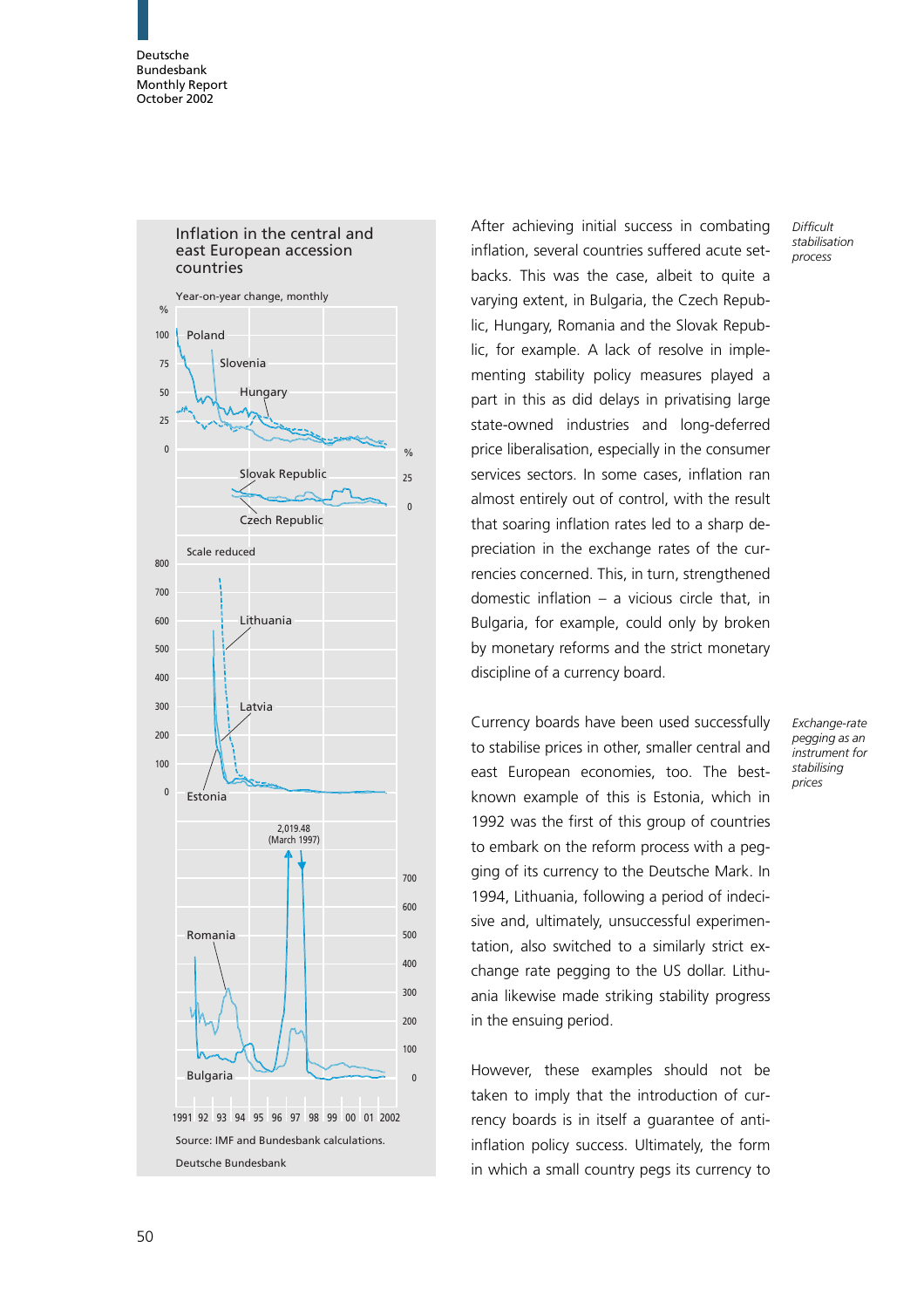a stable anchor currency is less important than its determination to reinforce the external stabilisation constraints imposed by the peg with fiscal and wage policies supporting the same objective. Without that willingness, even a currency board is doomed to failure, as was vividly illustrated by the example of Argentina early this year.

Conversely, this also means that smaller countries which peg their exchange rates less rigidly than in a formal currency board may likewise make use, in their anti-inflation policy, of the disciplining effects of fixed exchange rates against stable anchor currencies. One instance of this is the third Baltic state, Latvia. Although it has not introduced a currency board, since launching the lats Latvia has strictly geared its monetary policy to the goal of stable exchange rates against a basket of major currencies.

What is crucial is not only the strategic framework within which a country pursues it stabilisation policy objectives but also its willingness to take just as much account of what is required in other policy areas. That fact is demonstrated, finally, by recent experience in a number of transition countries, such as the Czech Republic, which, following severe setbacks, have achieved gratifying success in terms of stability policy on the basis of flexible exchange rates.

Hungary is pursuing its own course. With the introduction last year of a target zone system against the euro with fluctuation bands of  $±15%$ , it de facto unilaterally adopted the exchange rate arrangements of the European

### Nominal external values **\*** of the central and east European accession countries' currencies against the euro

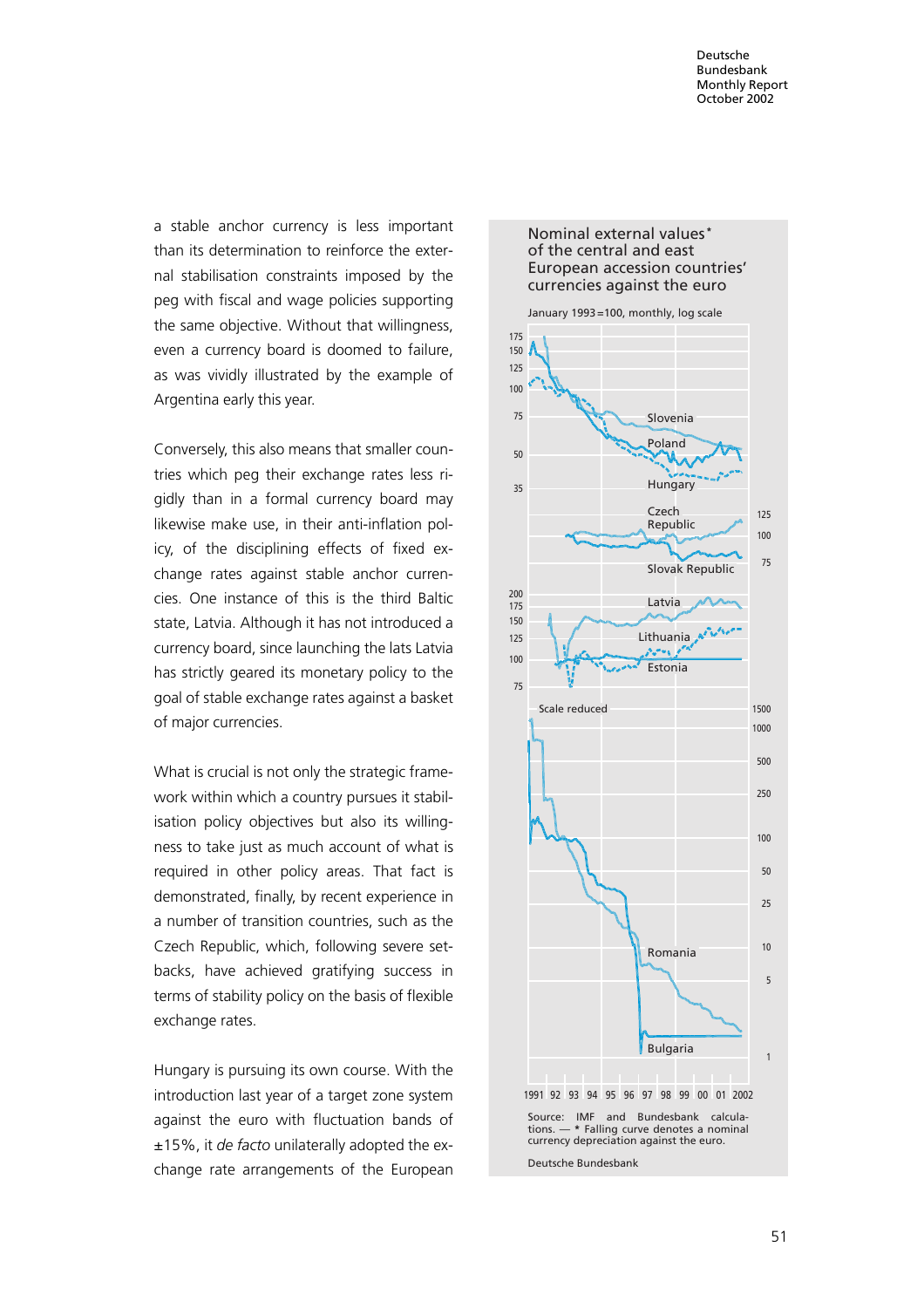Exchange Rate Mechanism (ERM II), albeit without formally joining the system, which would require membership of the European Union.

# Possible causes of real currency appreciation

The real trend currency appreciation observed in all central and east European transition economies appears, at first glance, to contradict the widespread notion that the development of the nominal exchange rates should, in the long run, at least approximately offset international inflation differentials. Given the validity of the purchasing power parity theory, the real exchange rate would, strictly speaking, have to be constant or at least stationary, ie the temporary deviations of the exchange rate from its purchasing power parity would eventually trigger corrective movements, resulting in the real exchange rate being approximately constant on a long-term average and showing no trend. It therefore seems obvious to ask why it was possible for the observed real currency appreciation to occur. In this connection, a whole series of arguments are cited.<sup>1</sup>

Correction of an undervaluation The real trend currency appreciation of the past few years may have been a correction of an undervaluation with which the countries concerned entered the transition process – partly on grounds of competitiveness or as a result of market overreactions. With the abandonment of the centrally planned economy in the early 1990s, several of the currencies came under considerable downward pressure. In many cases, this led to nominal depreciations which, following the initial successes in stabilisation, had to be seen as exaggerated. An often, at first, comparatively expansionary monetary policy, the pent-up excess demand for foreign goods and assets as well as the flight out of the domestic currency after years of economic mismanagement and the loss of savings undoubtedly played a major part in the  $-$  in some cases, dramatic  $$ slump in the external value of the central and east European currencies. The economic literature, however, is unanimous in assuming that the real currency appreciation in the ensuing period cannot be explained solely as a correction of earlier instances of exaggerated depreciation. Such counter-movements were indeed a factor initially, but the underlying imbalances are likely to have been largely overcome in the second half of the 1990s.<sup>2</sup>

Alternatively, the real currency appreciation may be explained *inter alia* by the Balassa-Samuelson effect. This second explanatory approach is cited fairly often in this connection.<sup>3</sup> According to this approach, the relatively sharp increase in productivity in the industrial sector of the transition economies

Balassa-**Samuelson** effect

<sup>1</sup> Most of these arguments already appear in L Halpern, and C Wyplosz (1997), Equilibrium exchange rates in transition economies, IMF Staff Papers 44, p 430-461. 2 See D Begg, L Halpern und C Wyplosz (1999), Monet-

ary and exchange rate policies, EMU and Central and Eastern Europe, CEPR Forum Report of the Economic Policy Initiative, No 5, p 32.

<sup>3</sup> See, for example, UN, Economic Commission for Europe (2001), Economic transformation and real exchange rates in the 2000s: the Balassa-Samuelson connection, Economic Survey of Europe 2001, p 227-239; M De Broeck, and T Sløk (2001), Interpreting real exchange rate movements in transition countries, IMF Working Paper, No 01/56; AJ Richards, und GHR Tersman (1996), Growth, nontradables, and price convergence in the Baltics, Journal of Comparative Economics 23, p 121-145.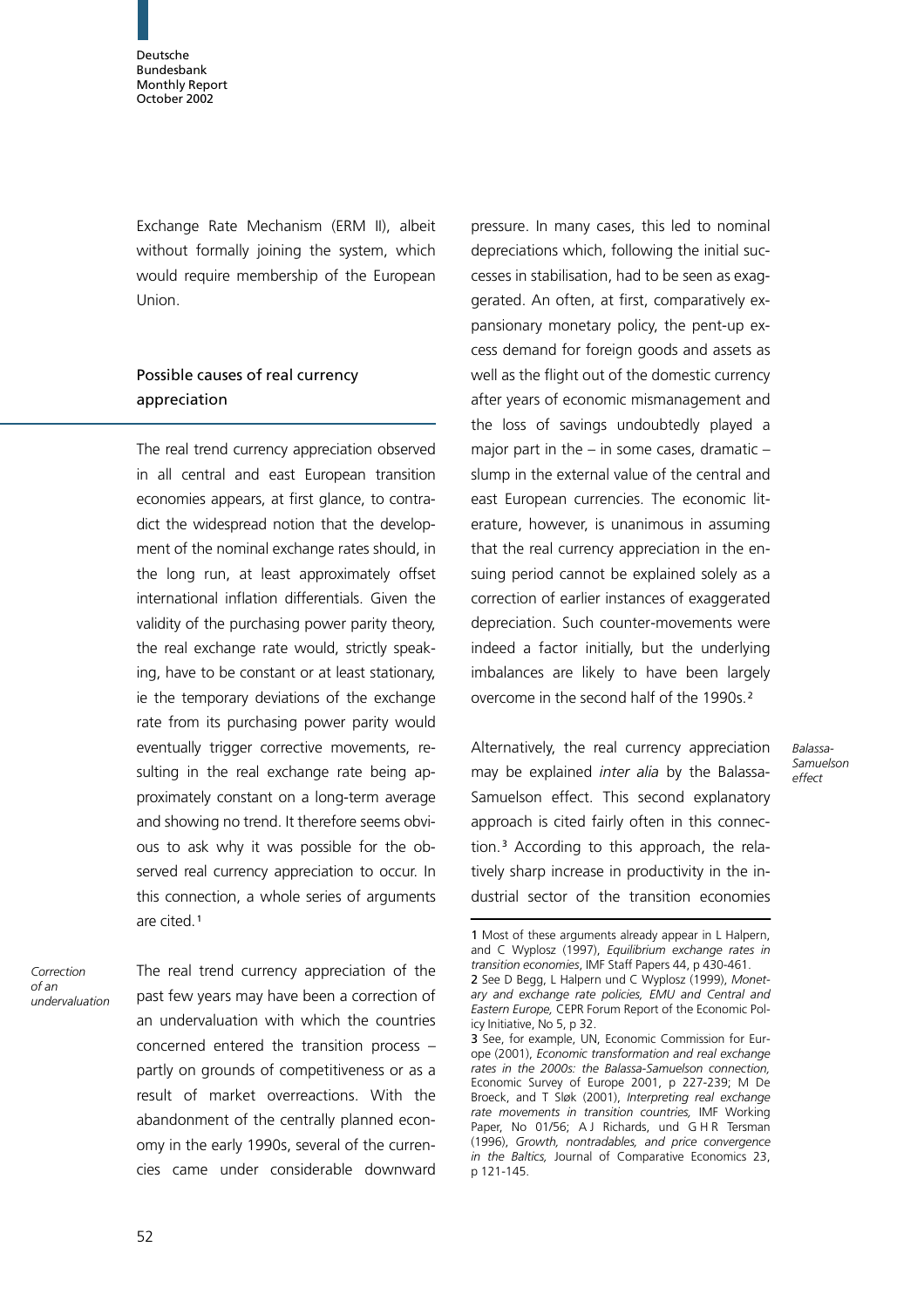### The standard model for the Balassa-Samuelson effect

The hypothesis of Balassa and Samuelson is usually derived in the context of the following standard model. <sup>1</sup> A model economy produces two goods, tradeables, T, and non-tradeables, N. Each sector uses a linear homogeneous Cobb-Douglas function with capital, K, and labour, L, as inputs

$$
(1) \qquad Y_i = \theta_i K_i^{\alpha_i} L_i^{1-\alpha_i}
$$

where  $Y_i$  denotes output and  $\theta_i$  total factor productivity in sector  $i$  with  $i = T$ , N. Profit maximisation and the formation of growth rates, denoted by a  $\wedge$ , result in

(2) 
$$
\hat{r} = \hat{p}_i + \hat{\theta}_i + (\alpha_i - 1) (\hat{k}_i - \hat{l}_i)
$$
 and

(3) 
$$
\hat{\mathsf{w}} = \hat{\mathsf{p}}_i + \hat{\theta}_i + \alpha_i \hat{\mathsf{k}}_i - \hat{\mathsf{L}}_i
$$

Both factors are intersectorally mobile, which implies that the factor returns, ie nominal wages, w, and interest, r, equalise across sectors. Goods and factor prices thus have the following relationship to each other

(4a) 
$$
\hat{p}_T = -\hat{\theta}_T + \alpha_T \hat{r} + (1 - \alpha_T) \hat{w}
$$
 and

(4b) 
$$
\hat{p}_N = -\hat{\theta}_N + \alpha_N \hat{r} + (1 - \alpha_N)\hat{w}
$$

where  $p_i$  denotes the price of good i. In line with the circumstances of the central and east European accession candidates, the model economy is assumed to be small on the world goods and capital markets. This means that the price of tradeables,  $p_T$ , and – since capital is assumed to be internationally mobile – also interest, r, are set for the model economy exogenously by the world market. Since labour, by contrast, is assumed to be internationally

Deutsche Bundesbank

immobile, wages are determined endogenously in the model. Equation

(5) 
$$
\hat{p}_N = \frac{1 - \alpha_N}{1 - \alpha_T} \hat{\theta}_T - \hat{\theta}_N
$$

which results from combining (4a) and (4b) for  $\hat{\mathsf{p}}_{\mathsf{T}} = \hat{\mathsf{r}} = 0$ , illustrates the Balassa-Samuelson effect. If total factor productivity in the tradeables sector increases, the price of non-tradeables rises, which corresponds to a real currency appreciation. <sup>2</sup> Equations (4a) and (4b) show that this result is due to the fact that, with a given price of tradeables and a given rate of interest, wages have to rise, and this effect is transferred, owing to the assumed intersectoral mobility of labour, to the non-tradeables sector.

Furthermore, equation (5) illustrates one of the standard model's main implications, ie an increase in total factor productivity in the non-tradeables sector results in a reduction in the price of nontradeables, ie a real currency depreciation. This is due to the fact that wages – as shown in equation (4a) – are already set by the tradeables sector and thus remain unaffected by the disturbance referred to here. Given unchanged factor costs, prices have to fall if productivity increases.

Since the price of non-tradeables is unambiguously defined by equation (5), it also illustrates a second implication of the standard model: output,  $Y_N$ , has no impact on the price of non-tradeables in this model. As a consequence, demand-side disturbances do not affect the real exchange rate either, which is due to the implied completely price-elastic supply of non-tradeables.

<sup>1</sup> See B Balassa (1964), The purchasing-power parity doctrine: a reappraisal, The Journal of Political Economy 72, p 584-596, and P A Samuelson (1964), Theoretical notes on trade problems, The Review of Economics and Statistics 46, p 145-154. The standard model may be found, for example, in K A Froot and K Rogoff (1995), Perspectives on PPP and long-run real exchange rates, in G M Grossman and K Rogoff (eds), Handbook of International Economics Vol III, Amsterdam, p 1647-1688. — 2 This, of course, assumes that the external parameters do not change. The ability simply

to equate an increase in the price of non-tradeables with a real currency appreciation is due to the fact that, given the validity of the law of one price for tradeables, this price component is the only one within the domestic price index that can change in relation to the external price index. For a detailed account of the relationship between the price of non-traded goods and the real external value, see Deutsche Bundesbank, Overall determinants of the trends in the real external value of the Deutsche Mark, Monthly Report, August 1995, p 21.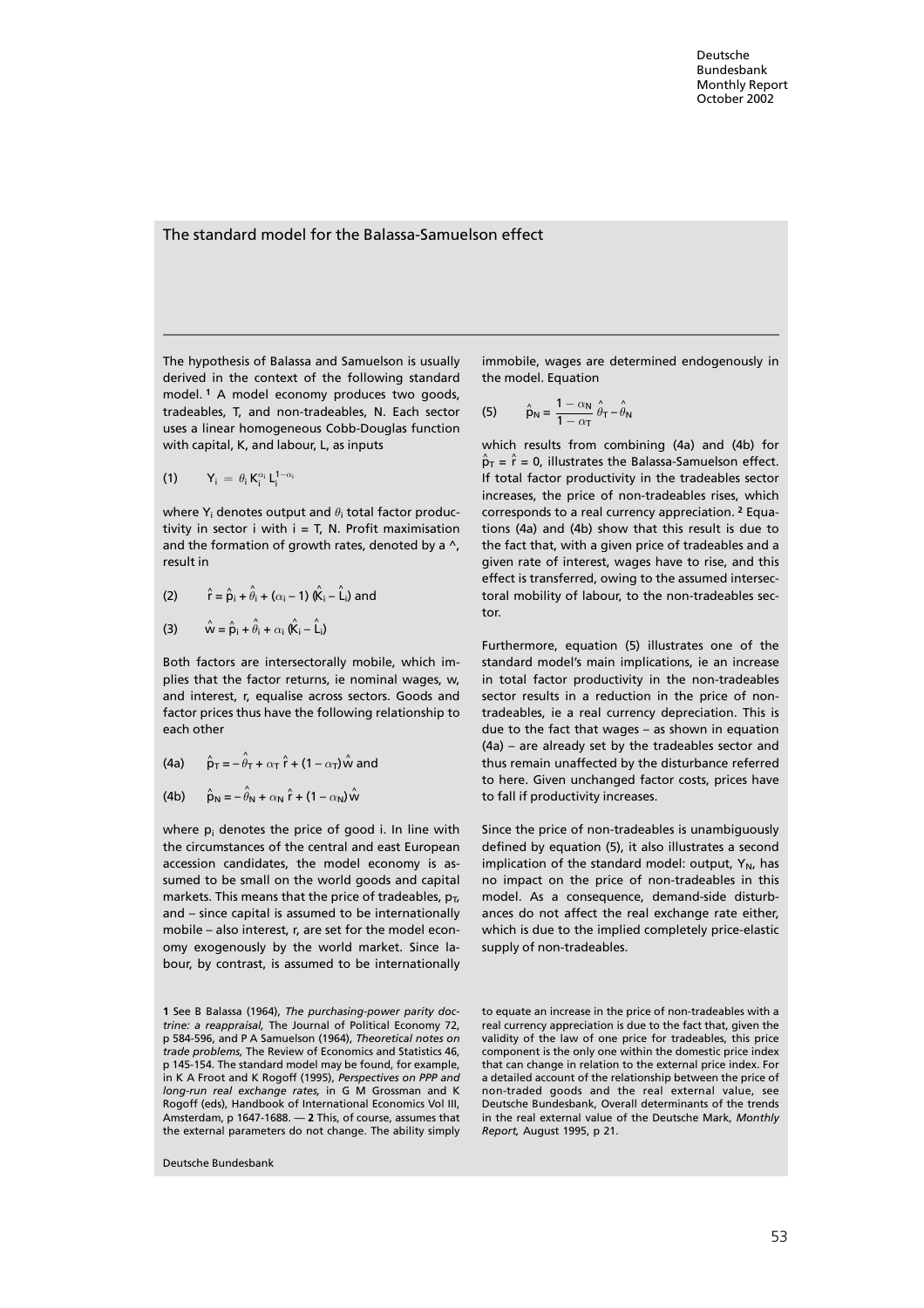pushed up the general wage level and thus also the prices of the other goods and services in which these economies were unable to make comparable productivity gains. The resulting surge in inflation in the case of goods mostly not traded internationally was reflected, according to this theory, in a real currency appreciation.

Rise in private and public consumption

It is also conceivable that the rising demand of households and general government, which accompanied the rapid growth of the economy as a whole, drove up the prices of goods not traded internationally. Both an increase in the level of consumption demand and a shift in its structure in favour of nontradeables are conceivable as the cause, particularly as it is generally assumed that the productivity gains in this sector lag significantly behind the growth in the industrial output of goods that are traded in fairly large volumes internationally.<sup>4</sup>

General government deficits, real interest rates and privatisation

There is another hypothesis which argues that rising general government deficits, which had to be financed via the capital market, put up real interest rates in the candidate countries, thereby causing real currency appreciation. Conversely, the low rates of real interest on the world financial markets have at times also been identified as the reason for the net capital inflows into this region and for the associated trend real currency appreciation in those countries. At all events, the comparatively small original capital stock would seem to suggest a relatively high marginal productivity of capital and attractive yield opportunities. Moreover, given the demand for investment, opportunities for investment are increased by privatisation, and this, in turn, favours capital inflows.

In principle, the price liberalisation implemented in the transition process may have had an impact on real exchange rates in either direction. While price increases may be expected over the medium term in the case of goods which used to be priced below the comparable market level, the emergence of price competition should have the long-term effect of dampening the general price level in the economy as a whole. If mainly services, ie non-tradeables, used to be sold below market prices in the centrally planned economies, price liberalisation may also lead in the long run to a real currency appreciation.<sup>5</sup>

Finally, it is also argued that the opening of markets to the West improved the quality and marketing of the transition countries' export products, thus improving their terms of trade.

Quality and marketing of export products

Price liberalisation

# A panel-econometric analysis

The impact of the various potential determinants on the real exchange rates of the accession countries' currencies may, in general, be analysed by using econometric estimation methods. However, such calculations are Estimation procedure and data

<sup>4</sup> The impact of such demand-side developments on the real exchange rate in transition countries is stressed, for example, by F Coricelli, and B Jazbec (2001), Real exchange rate dynamics in transition economies, CEPR Discussion Paper, No 2869.

<sup>5</sup> F Coricelli and B Jazbec (2001), op cit, model this by assuming that a disproportionately large share of labour input was allocated to the tradeables sector in the era of the centrally planned economy.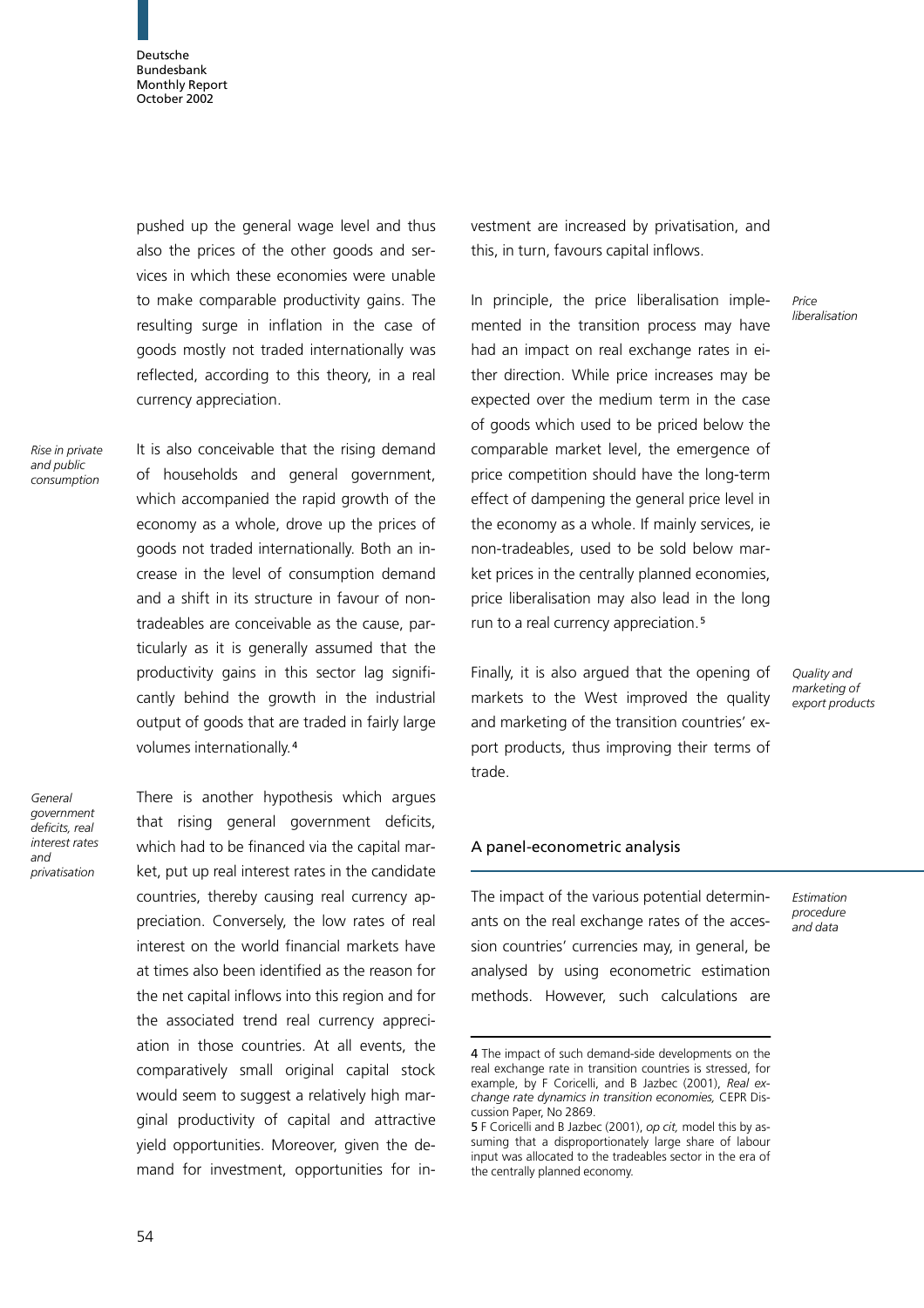made more difficult by the fact that the time series available for this purpose are still relatively short. This means that traditional methods of analysing time series may be applied only subject to considerable qualifications. That is all the more true if the data used are available only as annual figures, as in the case of sectoral productivities, for example. Under these conditions, an outlet is provided by panel-econometric estimations. These represent a combination of time-series and cross-sectional analytical methods, thus reducing the problem of short data series. The findings presented below are therefore based on this type of econometric analysis.<sup>6</sup> Even so, the resulting panel with annual data on all central and east European accession candidates was comparatively small. For this reason, a simple fixed effects estimation approach was used.

Determinants of real exchange rates Specifically, in the relevant econometric estimations an attempt is made to explain the real effective external value of the candidate countries' currencies by the following determinants:

- labour productivity in the industrial, services and agricultural sectors;
- general government consumption or, alternatively, aggregate (private and public) consumption, expressed as a share of gross domestic product (GDP) in each case.

As is done when calculating the effective real exchange rate, each of the abovementioned variables for each candidate country is expressed as a share of the trade-weighted average of the corresponding variables from more than 20 OECD countries.

- In addition to the explanatory variables mentioned, the estimations use a measure representing real interest rates in the global capital market and approximated by the unweighted average of real interest rates in the United States and Germany as a determinant of the real exchange rates and
- the terms of trade of each candidate country or, as an alternative, a commodities prices index deflated by the US producer price index.

The estimations are summarised in the table on page 56. It should first be noted that there is generally a perceptible increase in the quality of the estimated parameters and, by extension, the quality of the related results if Bulgaria and Romania – two countries commonly held to be less far advanced in the transition process than the other accession candidates – are left out of the estimation. Evidently, the differing stages reached in the transition process do indeed have an influence on the type of reaction to changes in the respective determinants of real trend currency appreciation. However, the main point confirmed by the calculations is that an increase in (relative) labour productivity in one of the candidate countries leads to a sigResults

<sup>6</sup> See C Fischer, (2002), Real currency appreciation in accession countries: Balassa-Samuelson and investment demand, Deutsche Bundesbank, Economic Research Centre, Discussion paper, No 19/02.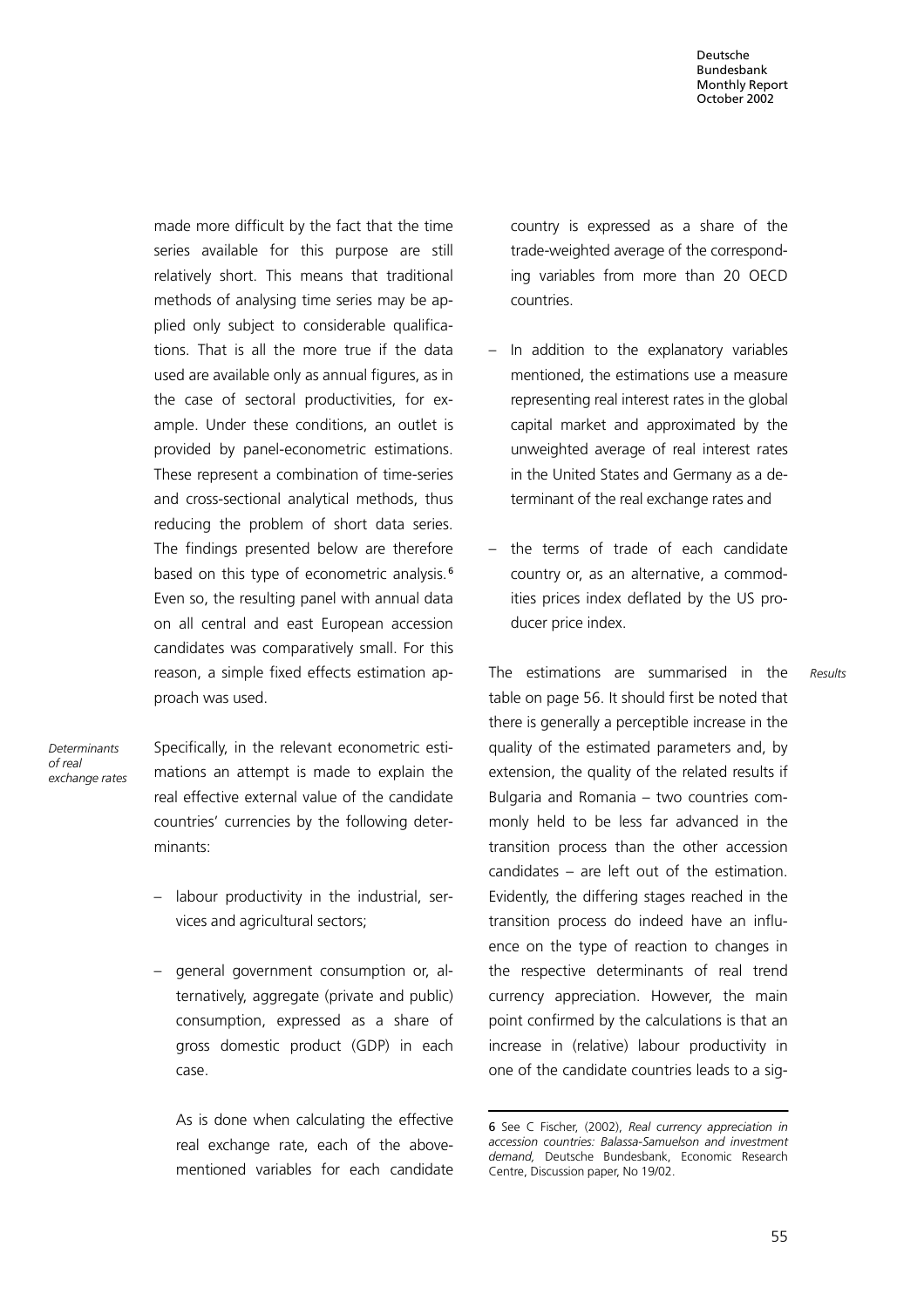# Determinants of the real effective exchange rates in central and east European accession countries \*

Fixed effects estimation

Annual data panel 1994-99

| Explanatory variable                    | <b>Estimation A</b> | <b>Estimation B</b> |
|-----------------------------------------|---------------------|---------------------|
| Labour productivity in<br>agriculture   | 0.46(2.87)          | 0.44(3.64)          |
| Labour productivity in<br>industry      | 0.76(3.34)          | 0.60(2.65)          |
| Consumption/GDP                         | 0.89(4.13)          |                     |
| Government<br>consumption/GDP           |                     | 0.45(3.51)          |
| Real rate of interest<br>(USA, Germany) | $-0.21(4.18)$       | $-0.23(4.20)$       |

\* Czech Republic, Estonia, Hungary, Latvia, Lithuania, Poland, Slovak Republic and Slovenia. A positive coefficient implies a real currency appreciation; t values in brackets, computed using heteroskedasticity and autocorrelation-robust standard errors in accordance with M Arellano (1987), Computing robust standard errors for within-group estimators, Oxford Bulletin of Economics and Statistics 49, p 431-434.

#### Deutsche Bundesbank

nificant real currency appreciation. This applies, in particular, to the development of labour productivity in industry and also in agriculture. This by itself, is consistent with the Balassa-Samuelson hypothesis if it can be assumed that domestic prices of industrial and agricultural products are set by world market prices. For the agricultural sector, however, the validity of such an assumption is by no means self-evident since the prices of agricultural products are often stateregulated.

Contradictions of the standard Balassa-Samuelson model

In contrast to the broad expectations of the standard Balassa-Samuelson model, however, there is also a positive relationship between the (relative) labour productivity in the services sector and the real external value of the national currency concerned. The positive effects of consumption and/or general government demand, relative to GDP, on the real external value of the national currency analysed are not consistent with the standard Balassa-Samuelson hypothesis either. The cited demand aggregates, in particular, evidently have significant effects on the international price relationships.

In the standard Balassa-Samuelson model, an increase in productivity in the services sector – which, for the sake of simplicity, is generally equated in the literature with the non-tradeables sector – should reduce the prices of these goods and thus also lower the consumer price index, which would correspond to a real currency depreciation. The standard Balassa-Samuelson model also maintains that a variation in consumer demand should not produce any price effects at all but, instead, only quantity effects. That is because the model implies a completely price-elastic supply function for non-tradeables and the prices of tradeables are set through the world market.

It is therefore necessary to expand and generalise the standard Balassa-Samuelson approach to make it more consistent with the empirical findings. <sup>7</sup> One possible explanation Expanded explanatory approach

<sup>7</sup> In particular, there are two assumptions of the standard Balassa-Samuelson model to be changed. First, if the prices of non-tradeables rise, the quantity supplied must be expanded only by a finite amount. This can be achieved by assuming that, instead of the homogeneous type of labour assumed in the standard Balassa-Samuelson approaches, a distinction is made between two types of labour, ie skilled and unskilled labour. Second, it has to be assumed that capital goods do not consist exclusively of tradeables but also, at least for the lesser part, of non-tradeables. Following the literature, this might include, for example, infrastructure and services used in the installation of capital. For further details and a description of the expanded model, see C Fischer, op cit.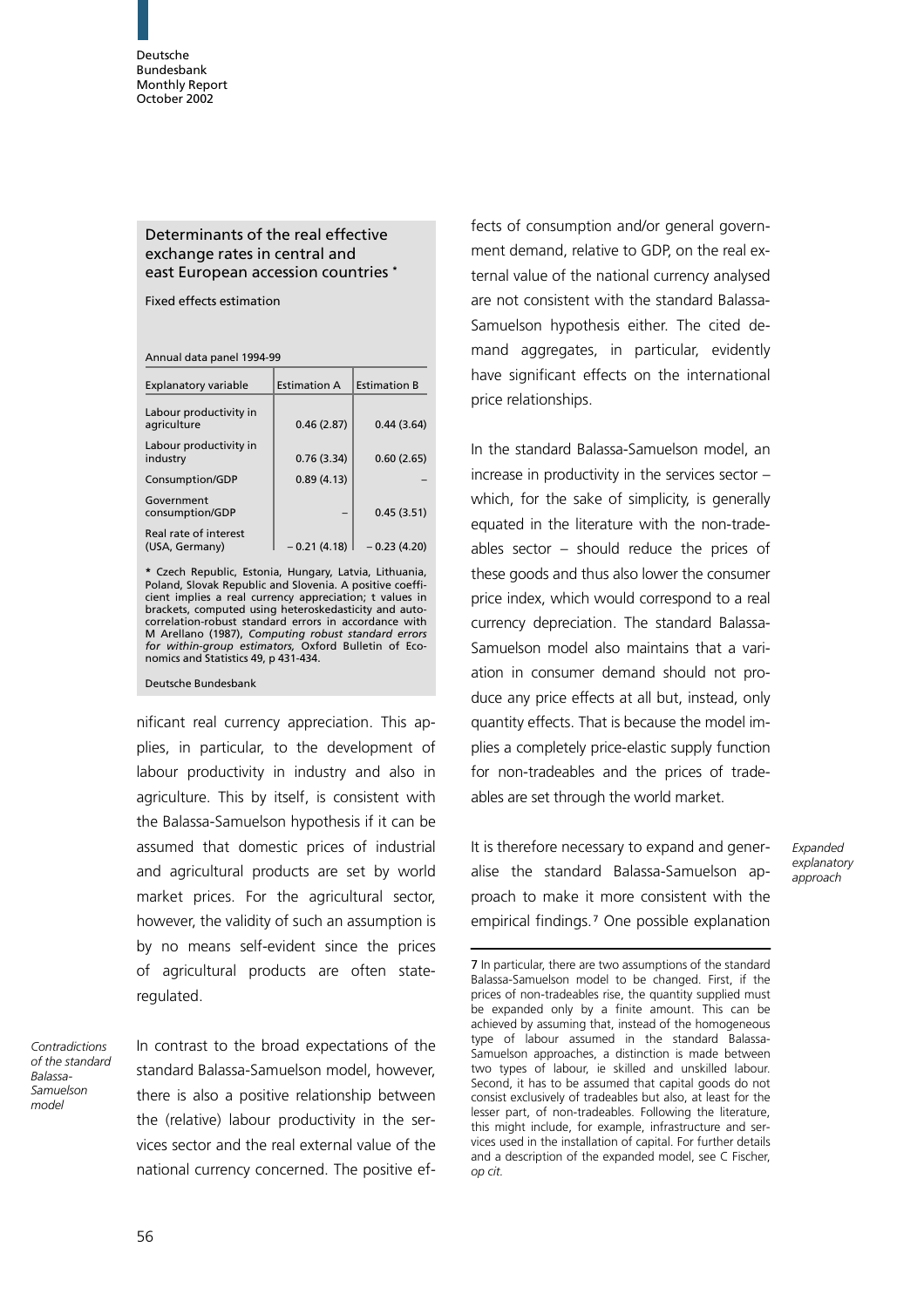for the, in some cases, significantly positive effect which labour productivity in the services sector has on the real external value might be that every exogenously induced rise in productivity – in whatever sector, be it industry, agriculture or services – results in additional investment. This pushes up the prices of capital goods, which in many cases are traded under what tend to be oligopolistic market conditions, and leads to a real currency appreciation. At the same time, the improved profitability and sales conditions result in increased capital flows from abroad, through which at least some of this investment is financed. This applies to all sectors, ie the services sector as well. Therefore, the tendency to real depreciation – which, in the Balassa-Samuelson approach, necessarily follows from an increase in productivity in the services sector – is accompanied by an opposing tendency to real currency appreciation.

Of course, an investment demand effect of this kind can likewise occur if there is an increase in productivity in the tradeables sector. In such a case, the overall impact on the real exchange rate would, in fact, be especially pronounced as both effects (investment demand effect and classical Balassa-Samuelson effect) would reinforce each other. The underlying mechanisms, however, are more complex than is assumed in standard Balassa-Samuelson models. The relationships between productivity gains in the industrial sector and the real appreciation of the currencies of developing and transition countries, which have been noted in many studies, can therefore be equated only to a limited extent with the Balassa-Samuelson effect. Instead, they are also due in some cases to other transmission mechanisms, such as the described investment demand effect: growth, no matter in what sector, requires investment. This by itself results in upward trends in prices if the supply of capital goods for the country in question is not perfectly elastic, which is quite possible.

The obvious thing to do, therefore, is to test these relationships using total labour productivities as well rather than the sectoral productivity developments used in the abovementioned estimations. This additionally has the advantage that, unlike the sectoral labour productivities and like the other variables, these data are also available on a quarterly basis. As a result, it is possible to switch from the annual figures used so far to a quarterly data panel, which is then comparatively sizeable. This makes it possible to apply more sophisticated estimation methods which, given the properties of the data, are more expedient. Specifically, these include SUR estimators, panel cointegration methods and the "pooled mean group" estimation method.<sup>8</sup>

In qualitative terms, the results calculated using these more sophisticated methods confirm those produced with the aid of the simple estimations based on the annual data panel. This is also the case for the previously unmentioned connection between the real exchange rates of the accession countries and the real rate of interest in the "world"

Quarterly data panel

Results qualitatively robust but quantitatively widely dispersed

<sup>8</sup> See M H Pesaran, Y Shin and R P Smith (1999), Pooled mean group estimation of dynamic heterogeneous panels, Journal of the American Statistical Association 94, p 621-634.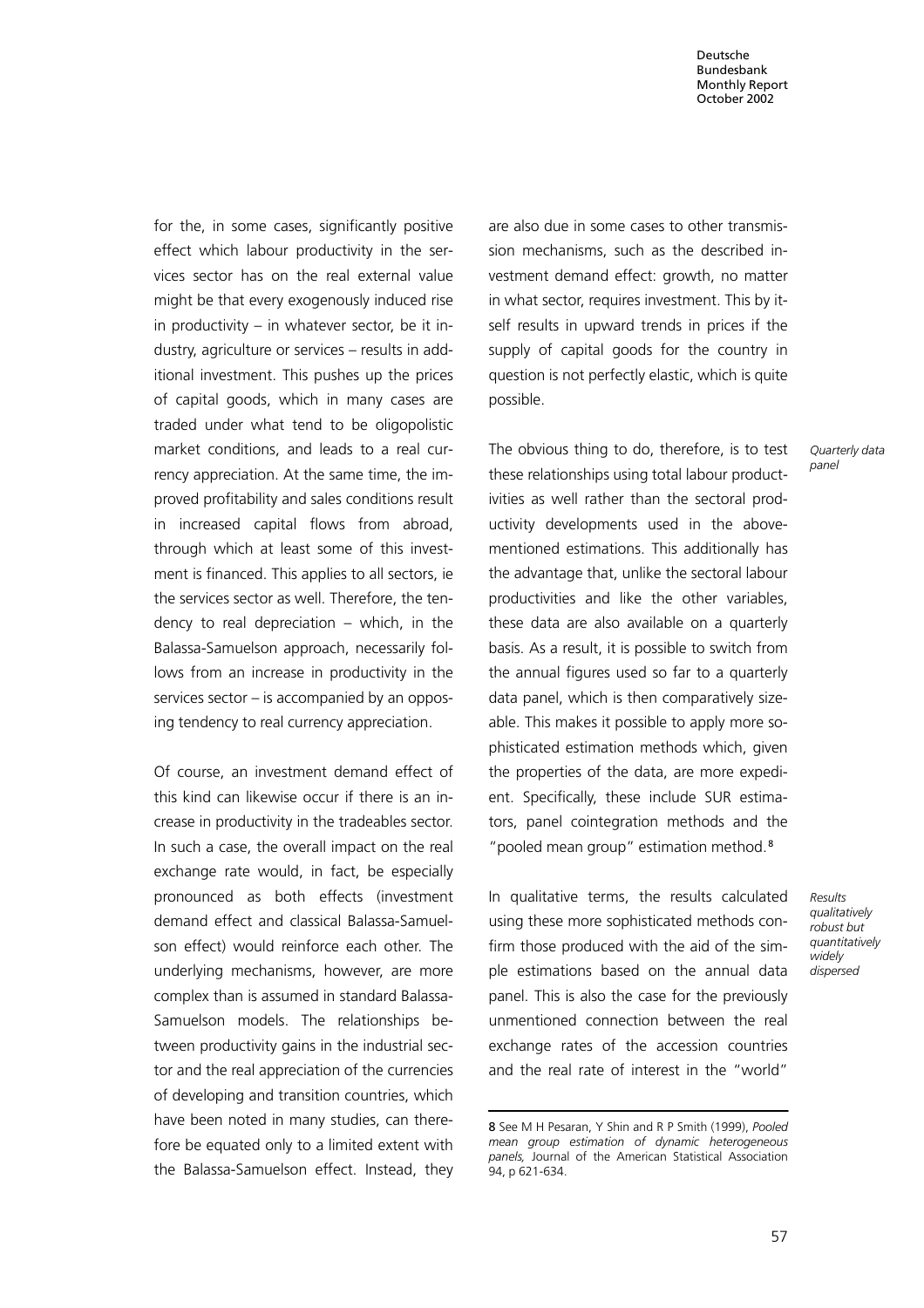## Determinants of the real effective exchange rates in central and east European accession countries \*

SUR fixed effects estimation

| Quarterly data panel 1994 Q1 - 2000 Q4 |  |  |
|----------------------------------------|--|--|
|----------------------------------------|--|--|

| <b>Explanatory variable</b>             | <b>Estimation A</b> | <b>Estimation B</b>            |
|-----------------------------------------|---------------------|--------------------------------|
| Total labour<br>productivity            | 1.68 (17.49)        | 1.58 (15.81)                   |
| Consumption/GDP                         | $0.55$ (3.98)       |                                |
| Government<br>consumption/GDP           |                     | $0.24$ $(3.39)$                |
| Real rate of interest<br>(USA, Germany) |                     | $-0.03$ (2.77) $ -0.04$ (3.52) |

\* Czech Republic, Estonia, Hungary, Latvia, Lithuania, Poland and Slovak Republic. A positive coefficient implies a real currency appreciation; t values in brackets.

#### Deutsche Bundesbank

market. As expected, a rise in the real global interest rate level, according to the performed estimations, results in a real currency depreciation in the candidate countries. In quantitative terms, the estimation results differ considerably, however, both with regard to the rate of real interest and the other explanatory variables used, depending on the specification and the estimation procedure. For example, the estimate for the effect of a 1% increase in total labour productivity is a real currency appreciation in the order of between 0.9% and 1.7%. The estimated elasticities of changes in the general government share of consumption of GDP are also relatively widely dispersed: according to the present estimations, they fluctuate between 0.24 and 0.56. If the real rate of interest in the "world" market goes up 1 percentage point, a real depre-

ciation of between 0.03% and 0.23% is obtained, depending on the estimate. In other words, although each of these coefficients is significantly different from zero and although the trend impact of the variables appears to be unambiguous according to the performed calculations, this shows that quantitative statements are fraught with major uncertainty. Strictly speaking, it is possible, at most, to state orders of magnitude which may differ widely from each other depending on the specific circumstances and the country analysed.

The influence of the terms of trade on the real exchange rate generally proves to be insignificant. Much the same can be said for the commodities price index. <sup>9</sup> At first glance, this may seem to be at variance with the general assumption that world market commodity prices have quite a large influence on the domestic inflation of the candidate countries. Even theoretically, however, a surge in inflation does not have an impact on the real exchange rate if the inflation rate of the major trading partners is similarly affected by changes in commodities prices.

Further estimations were performed to investigate the extent to which the transition process itself caused the real currency appreciation. To do this, proxy variables for those as-

Terms-of-trade effects...

...and other influences

<sup>9</sup> When using the "pooled mean group" estimation procedure, however, a rise in the deflated commodities price index leads to a small, but significant real appreciation in the case of the candidate countries. This initially perhaps surprising result may be explained by the fact that rising commodity prices cause considerable upward price pressure precisely in countries where the basket of goods, directly or indirectly, consists of a relatively high percentage of commodities.